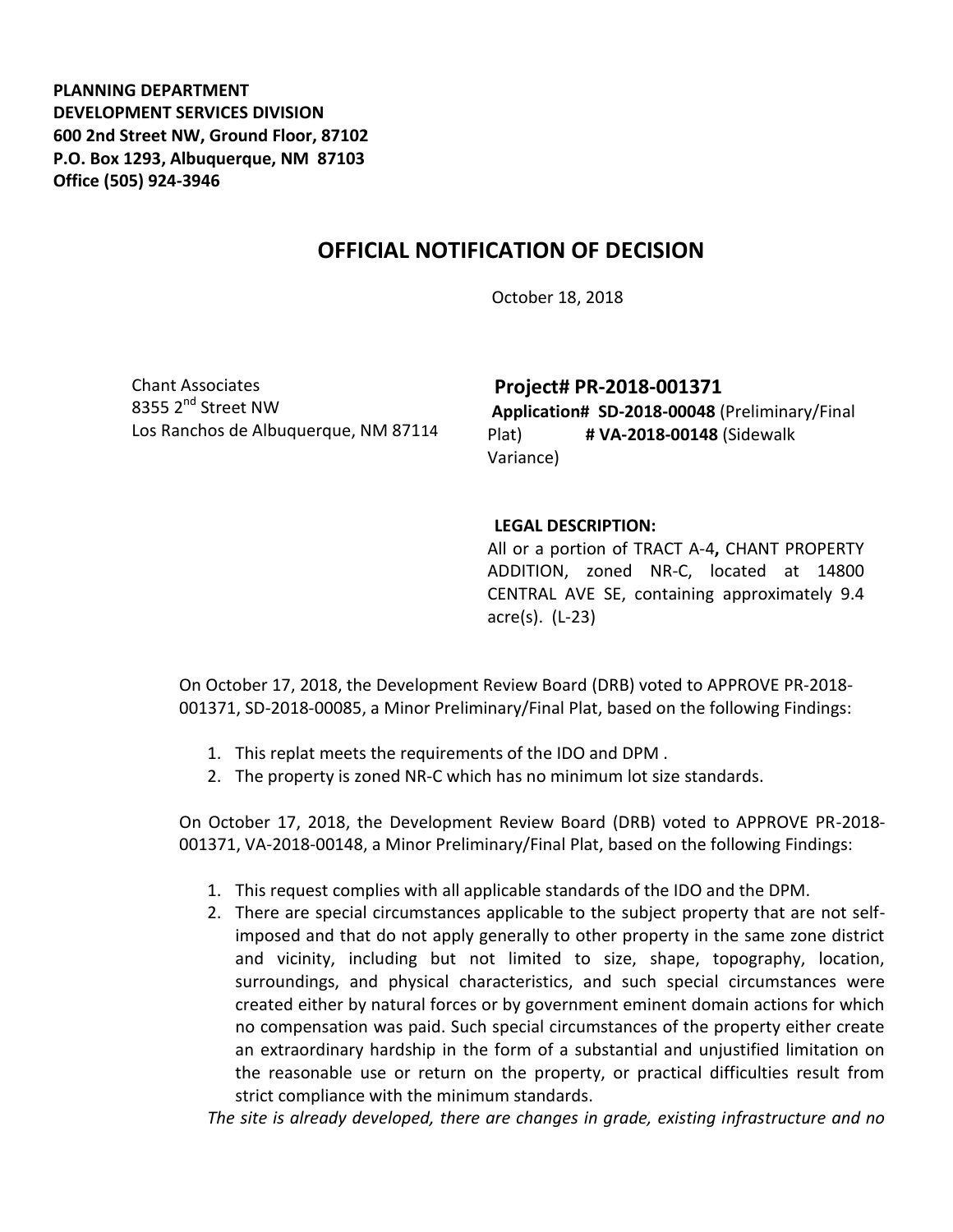## Official Notice of Decision Project # PR-2018-001371 SD-2018-00048/VA-2018-00148 October 18, 2018 Page 2 of 3

*adjacent sidewalks.* 

3. There are pre-existing obstructions that cannot be easily or economically relocated or should not be altered, such as grades, fills, water courses, natural topographic features, man-made obstructions, or utility lines.

*The site frontage has already been developed along the Central Avenue. The front side of the property faces Central Avenue I NM 333 and has existing landscaping that extends from the property line into the right-of -way.*

- 4. Finding: The established neighborhood character or landscaping on the site would be damaged to a degree that outweighs the public interest in the City's normal technical standards in that location.
- 5. Finding: Varying from the normal requirements and standards will encourage flexibility, economy, effective use of open space, or ingenuity in design of a subdivision, in accordance with accepted principles of site planning.
- 6. Finding: The Variance will not be materially contrary to the public safety, health, or welfare.
- 7. The Variance does not cause significant material adverse impacts on surrounding properties.

*NMDOT currently owns the right-of-way for this segment of Central Avenue I NM 333. The Department has stated that it will not require sidewalks in this area. No additional right-of-way is needed at this location*.

- 8. The Variance will not hinder future planning, public right-of- way acquisition, or the financing or building of public infrastructure improvements.
- 9. The Variance will not conflict significantly with the goals and provisions of any city, county, or AMAFCA adopted plan or policy, this IDO, or any other City code or ordinance.
- 10. The Variance approved is the minimum necessary to avoid extraordinary hardship or practical difficulties.

*Because this is a developed site, with existing landscaping, parking areas, and other improvements, the installation of new sidewalks would create a practical difficulty that would require the reconfiguration of existing site improvements at great expense. As stated above, the right-of-way for this segment of Central Avenue I NM 333 is owned and maintained by NMDOT. The Department has stated that sidewalks are not required for the plat.*

*The proposed plat for the subject property does not involve the construction or expansion of any buildings. The requested variance is only for the small amount of frontage and is the minimum necessary to avoid hardship or unnecessary construction.*

*11.* A request for a Variance to sidewalk requirements, shall be approved if it meets all of the applicable criteria in Subsection (a) above and all of the following criteria:

a. The area is of low-intensity land use to an extent that the normal installation of sidewalks will not contribute to the public welfare, and the absence of a sidewalk will not create a gap in an existing sidewalk system extended to 1 or more sides of the subject property or area.